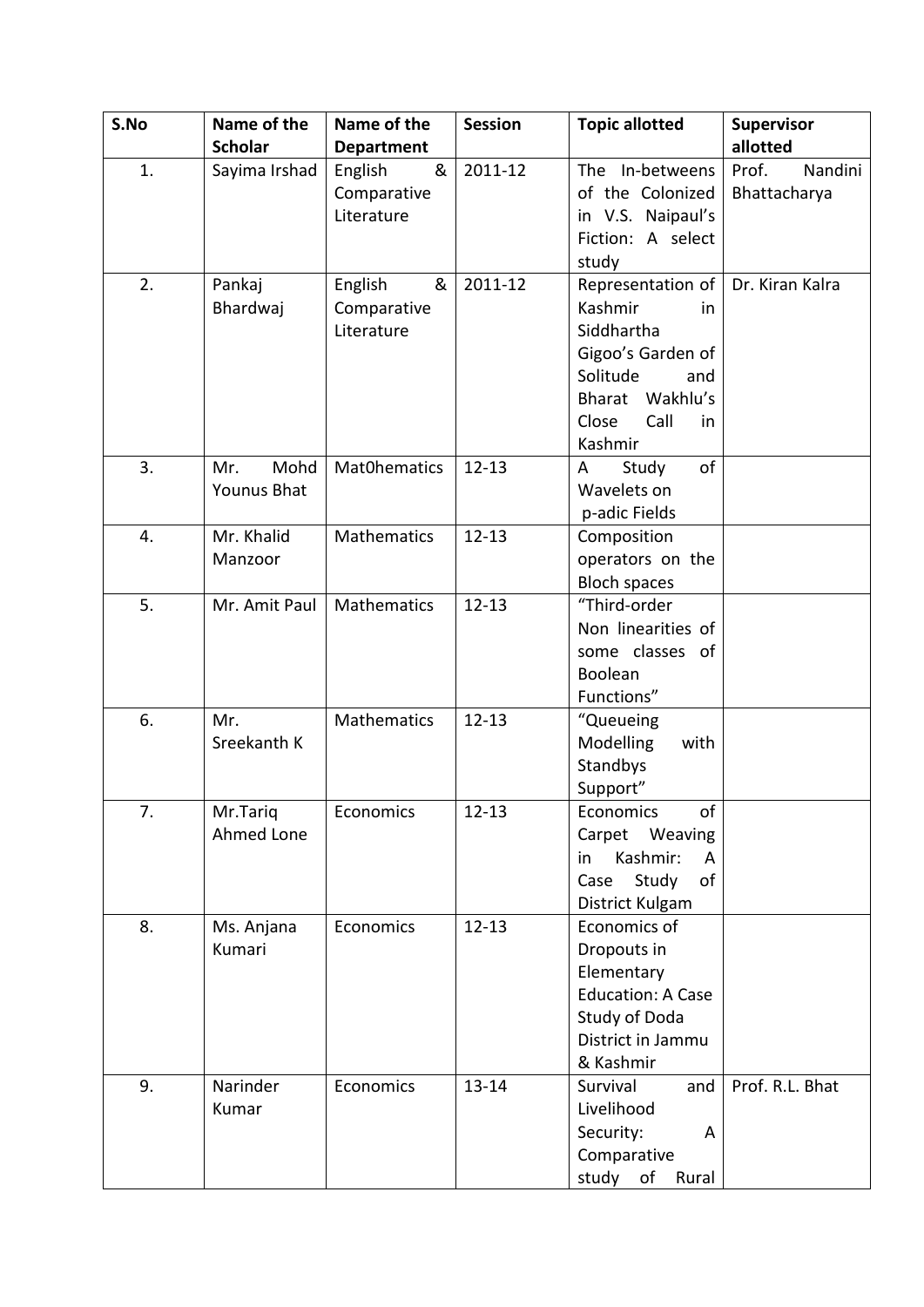|     |             |                    |         | and Urban Areas          |                  |
|-----|-------------|--------------------|---------|--------------------------|------------------|
|     |             |                    |         | of Reasi District        |                  |
| 10. | Mr.Mohd.    | <b>Mathematics</b> | 2013-14 | Generalized              | Prof.<br>S.D.    |
|     | Arief       |                    |         | Composition              | Sharma           |
|     |             |                    |         | Operators<br>on          |                  |
|     |             |                    |         | Some Spaces of           |                  |
|     |             |                    |         | <b>Analytic Function</b> |                  |
| 11. | Mr. Ram     | <b>Mathematics</b> | 2013-14 | Composition              | Dr. Sanjay Kumar |
|     | Parkash     |                    |         | Operators on             |                  |
|     |             |                    |         | <b>Besov Spaces</b>      |                  |
| 12. | Mr. Mehraj  | Mathematics        | 2013-14 | Geometry of              | Dr. R.S. Gupta   |
|     | Ahmad Lone  |                    |         | Submanifolds             |                  |
| 13. | Mr.         | <b>Mathematics</b> | 2013-14 | Geometry of              | Dr. R.S. Gupta   |
|     | Mohd.Saleem |                    |         | Hypersurfaces            |                  |
|     | Lone        |                    |         |                          |                  |
| 14. | Nirmal      | English&           | 2013-14 | Race<br>and              | Dr.M.A.Afzal     |
|     | Kumari      | Comparative        |         | Stereotype<br>in         | Farooq           |
|     |             | Literature         |         | W.E.B Du Bois's          |                  |
|     |             |                    |         | The Souls of Black       |                  |
|     |             |                    |         | Folk                     |                  |
| 15. | Anuradha    | English&           | 2013-14 | Reading of 'Dalit        | Dr.M.A.Afzal     |
|     |             | Comparative        |         | Experiences' in          | Farooq           |
|     |             | Literature         |         | Sharan Kumar             |                  |
|     |             |                    |         | Limbale's The            |                  |
|     |             |                    |         | Outcaste:                |                  |
|     |             |                    |         | Akkarmashi and           |                  |
|     |             |                    |         | Laxman                   |                  |
|     |             |                    |         | Gaikwad's The            |                  |
|     |             |                    |         | Branded: Uchalya         |                  |
| 16. | Naseem      | English&           | 2013-14 | "Class Questions         | Dr.M.A.Afzal     |
|     | Chaudhary   | Comparative        |         | in Diaspora:             | Farooq           |
|     |             | Literature         |         | <b>Revisiting Kiran</b>  |                  |
|     |             |                    |         | Desai's The              |                  |
|     |             |                    |         | Inheritance of           |                  |
|     |             |                    |         | Loss                     |                  |
| 17. | Sonam       | English&           | 2013-14 | Nuns'Life                | Prof. Nandini    |
|     | Angmo       | Comparative        |         | Narratives:              | Bhattacharya     |
|     |             | Literature         |         | Poetics of               |                  |
|     |             |                    |         | Marginalization in       |                  |
|     |             |                    |         | Kim Gutschow's           |                  |
|     |             |                    |         | Being a Buddhist         |                  |
|     |             |                    |         | Nun: The                 |                  |
|     |             |                    |         | Struggle for             |                  |
|     |             |                    |         | enlightenment in         |                  |
|     |             |                    |         | the Himalayas            |                  |
|     |             |                    |         | and Sarah                |                  |
|     |             |                    |         | Joseph's Othappu         |                  |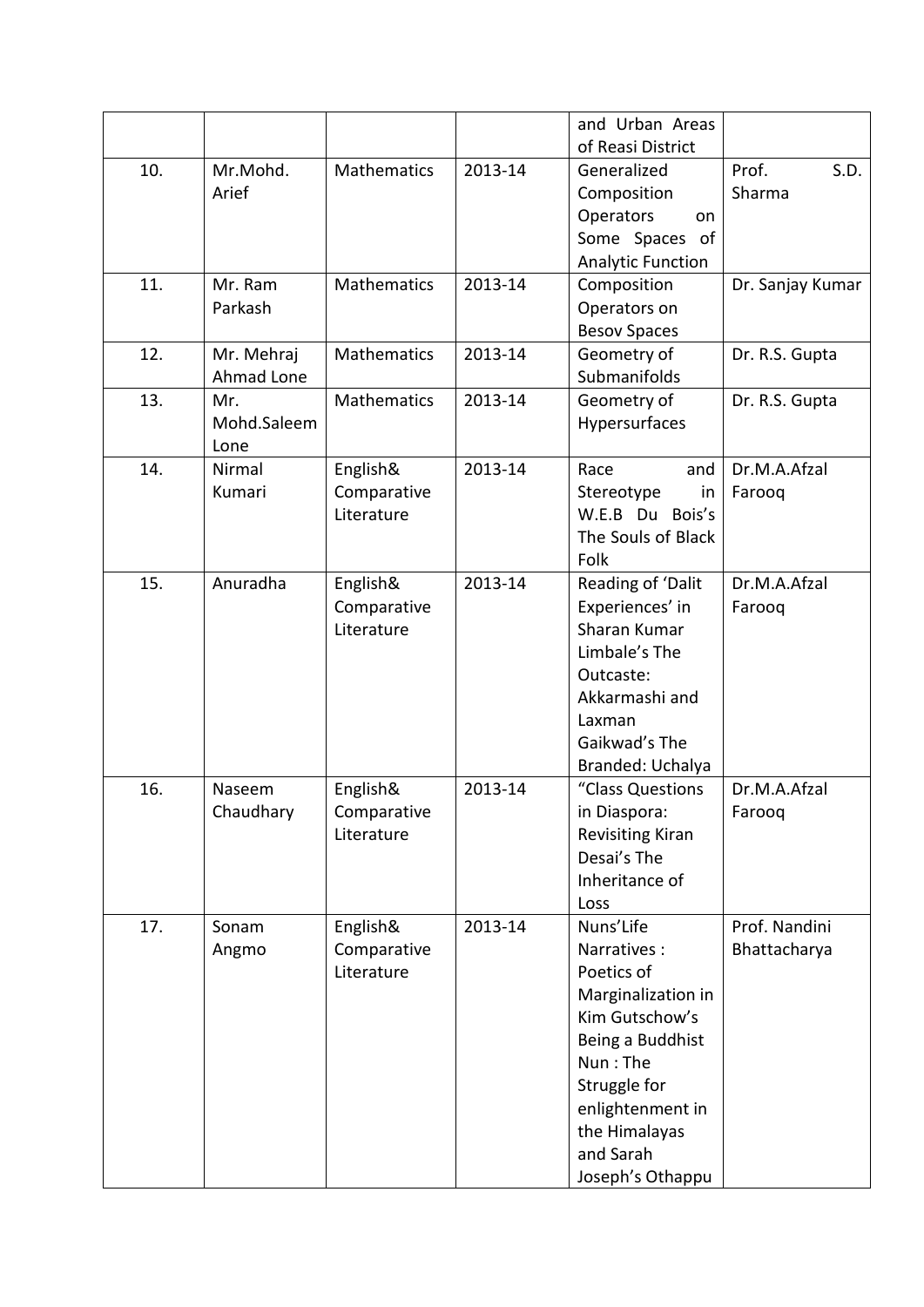|     |              |              |         | : The Scent of the      |                  |
|-----|--------------|--------------|---------|-------------------------|------------------|
|     |              |              |         | other side              |                  |
| 18. | Anjum Tahir  | English&     | 2013-14 | Strategies for          | Prof. Nandini    |
|     |              | Comparative  |         | Suvival:                | Bhattacharya     |
|     |              | Literature   |         | <b>Revisiting Inuit</b> |                  |
|     |              |              |         | Childern's              |                  |
|     |              |              |         | Literature with         |                  |
|     |              |              |         | special reference       |                  |
|     |              |              |         | to Michael              |                  |
|     |              |              |         | Kusugak's               |                  |
|     |              |              |         | Narratives              |                  |
| 19. | Nasir Faried | English&     | 2013-14 | Cultural                | Dr. Kiran Kalra  |
|     | <b>Butt</b>  | Comparative  |         | Encounters in           |                  |
|     |              | Literature   |         | Orhan Pamuk's           |                  |
|     |              |              |         | The White Castle        |                  |
|     |              |              |         | and Silent House        |                  |
| 20. | Pankaj       | English&     | 2013-14 | Nation and its          |                  |
|     | Bhardwaj     | Comparative  |         | discontents:            |                  |
|     |              | Literature   |         | Representation of       |                  |
|     |              |              |         | Kashmir in              |                  |
|     |              |              |         | Siddharatha             |                  |
|     |              |              |         | Gigoos Garden of        |                  |
|     |              |              |         | Solitude and            |                  |
|     |              |              |         | <b>Bharat Wakhlus</b>   |                  |
|     |              |              |         | close call in           |                  |
|     |              |              |         | Kashmir.                |                  |
| 21. | Anil Kumar   | &<br>Tourism | 2013-14 | Community               | Amit<br>Dr.      |
|     |              | Travel       |         | Based<br>Tourism        | Gangotia         |
|     |              | Management   |         | with<br>special         |                  |
|     |              |              |         | reference<br>to         |                  |
|     |              |              |         | Tibetan                 |                  |
|     |              |              |         | of<br>community         |                  |
|     |              |              |         | Kangra<br>District      |                  |
|     |              |              |         | (Himachal               |                  |
|     |              |              |         | Pradesh)                |                  |
| 22. | Shuchita     | Tourism<br>& | 2013-14 | Community               | Prof. Deepak Raj |
|     | Bakshi       | Travel       |         | <b>Based Tourism: A</b> | Gupta            |
|     |              | Management   |         | Case Study of           |                  |
|     |              |              |         | Jammu region            |                  |
| 23. | Aamir Ali    | Tourism<br>& | 2013-14 | Role of Films in        | Dr. Bharti Gupta |
|     | Ansari       | Travel       |         | Destination             |                  |
|     |              | Management   |         | Image Building          |                  |
| 24. | Shalki       | Tourism<br>& | 2013-14 | Challenges,             | Dr. Amit         |
|     | Manhas       | Travel       |         | Problems and            | Gangotia         |
|     |              | Management   |         | Perspectives for        |                  |
|     |              |              |         | Tourism                 |                  |
|     |              |              |         | Development in          |                  |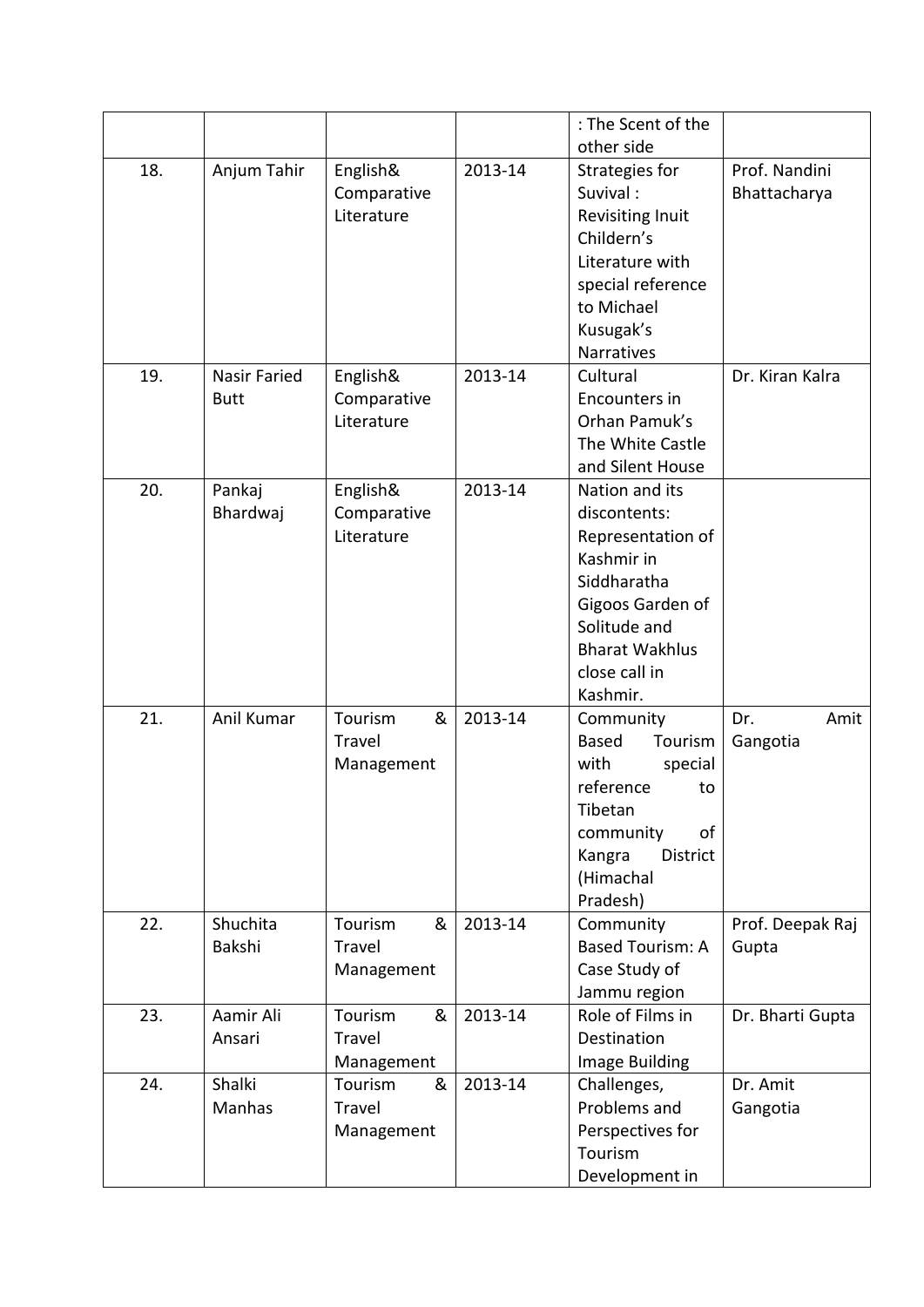|     |                          |                                      |         | South Andaman                                                                                                                                                                                        |                               |
|-----|--------------------------|--------------------------------------|---------|------------------------------------------------------------------------------------------------------------------------------------------------------------------------------------------------------|-------------------------------|
|     |                          |                                      |         | <b>District</b>                                                                                                                                                                                      |                               |
| 25. | Asma Bashir              | &<br>Tourism<br>Travel<br>Management | 2013-14 | Craftsmanship of<br>Kashmiri<br>Handmade<br>Pashmina Shawls:<br>A Source for<br>creative Tourism<br>Experience                                                                                       | Dr. Bharti Gupta              |
| 26. | Khursheed<br>Hussain Dar | Economics                            | 2013-14 | Evaluation<br>of<br>Health<br>Care<br>Delivery System-<br>Study<br>A<br>of<br>Health<br>Primary<br>Centres in Kulgam<br><b>District</b>                                                              | Prof. R.L. Bhat               |
| 27. | Nirmal<br>Kumari         | English                              | 2013-14 | Race<br>and<br>in<br>Stereotype<br>W.E.B<br>DuBois's<br>The Souls of Black<br>Folk                                                                                                                   | Dr.M.A.Afzal<br>Farooq        |
| 28. | Anuradha                 | English                              | 2013-14 | Reading Dalit<br>Experiences in<br>Sharan Kumar<br>Limbale's The<br>Outcaste and<br>Laxman<br>Gaikwad's The<br><b>Branded</b>                                                                        | Dr.M.A.Afzal<br>Farooq        |
| 29. | Naseem<br>Chaudhary      | English                              | 2013-14 | Class Questions in<br>Diaspora:<br><b>Revisiting Kiran</b><br>Desai's The<br>Inheritance of<br>Loss                                                                                                  | Dr.M.A.Afzal<br>Farooq        |
| 30. | Sonam<br>Angmo           | English                              | 2013-14 | Nuns'Life<br>Narratives:<br>Poetics of<br>Marginalization in<br>Kim Gutschow's<br>Being a Buddhist<br>Nun: The<br>Struggle for<br>Enlightenment in<br>the Himalayas<br>and Sarah<br>Joseph's Othappu | Prof. Nandini<br>Bhattacharya |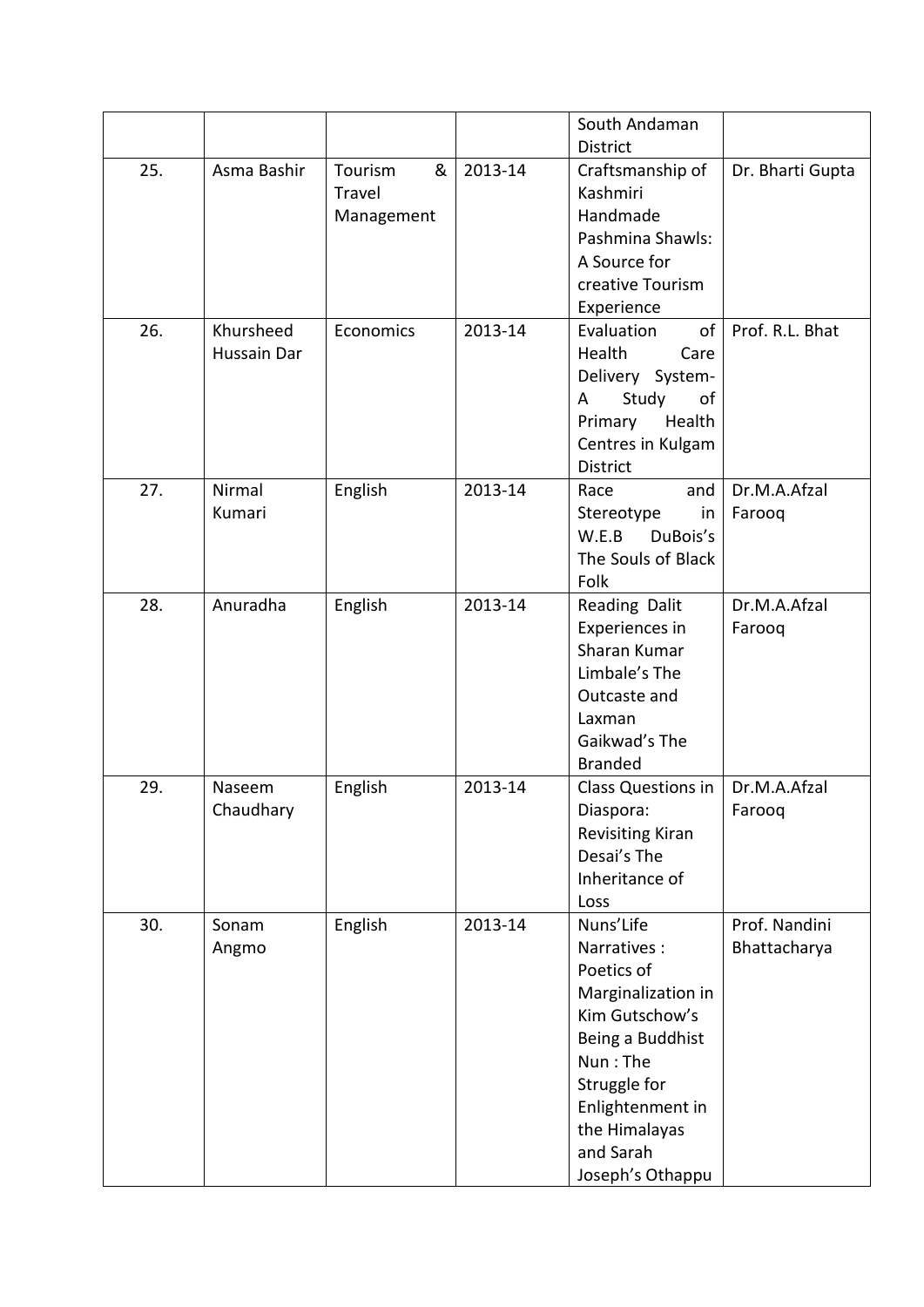| 31. | Anjum Tahir              | English                                     | 2013-14 | Strategy for<br>Survival:<br>Revisiting Inuit<br>Children's<br>Literature with<br>special reference<br>to Michael                      | Prof. Nandini<br>Bhattacharya |
|-----|--------------------------|---------------------------------------------|---------|----------------------------------------------------------------------------------------------------------------------------------------|-------------------------------|
| 32. | <b>Nasir Faried</b>      | English                                     | 2013-14 | Kusugak's<br>Narratives<br>Cultural                                                                                                    | Dr. Kiran Kalra               |
|     | <b>Butt</b>              |                                             |         | Encounters:<br>Reading Orhan<br>Pamuk's The<br>White Castle and<br><b>Silent House</b>                                                 |                               |
| 33. | Anjna Kumari             | Public Policy &<br>Public<br>Administration | 2013-14 | <b>ICT</b><br>and<br>Citizen<br>Services: A study<br>of<br><b>KHIDMAT</b><br>centers in Jammu                                          | Prof. Y.<br>Pardhasaradhi     |
| 34. | Suneha<br>Kundan         | Public Policy &<br>Public<br>Administration | 2013-14 | <b>Citizen Charters</b><br>and Quality of<br>services: A study<br>of Jammu<br>Municipal<br>Corporation                                 | Dr. Govind<br>Kumar Inakhiya  |
| 35. | <b>Tsering</b><br>Dorjay | Public Policy &<br>Public<br>Administration | 2013-14 | Implementation<br>of MGNREGA and<br>role of Ladakh<br><b>Autonomous Hill</b><br>development<br>council: A study<br>of Leh District     | Dr. Govind<br>Kumar Inakhiya  |
| 36. | Taira Perveen            | Public Policy &<br>Public<br>Administration | 2013-14 | Reforms in<br>Panchaythi Raj<br>institutions in<br>Jammu & Kashmir                                                                     | Prof. Y.<br>Pardhasaradhi     |
| 37. | Krishna<br>Anand         | Public Policy &<br>Public<br>Administration | 2013-14 | Solid<br>Waste<br>Management<br>in<br>Varanasi<br>Municipal<br>Corporation:<br>A<br>Study<br>οf<br>Governance<br>and<br>Sustainability | Dr. Govind<br>Kumar Inakhiya  |
| 38. | Pallavi<br><b>Bhagat</b> | Human<br>Resource<br>Management             | 2013-14 | Perceived<br>Support, Person-<br>fit<br>and                                                                                            |                               |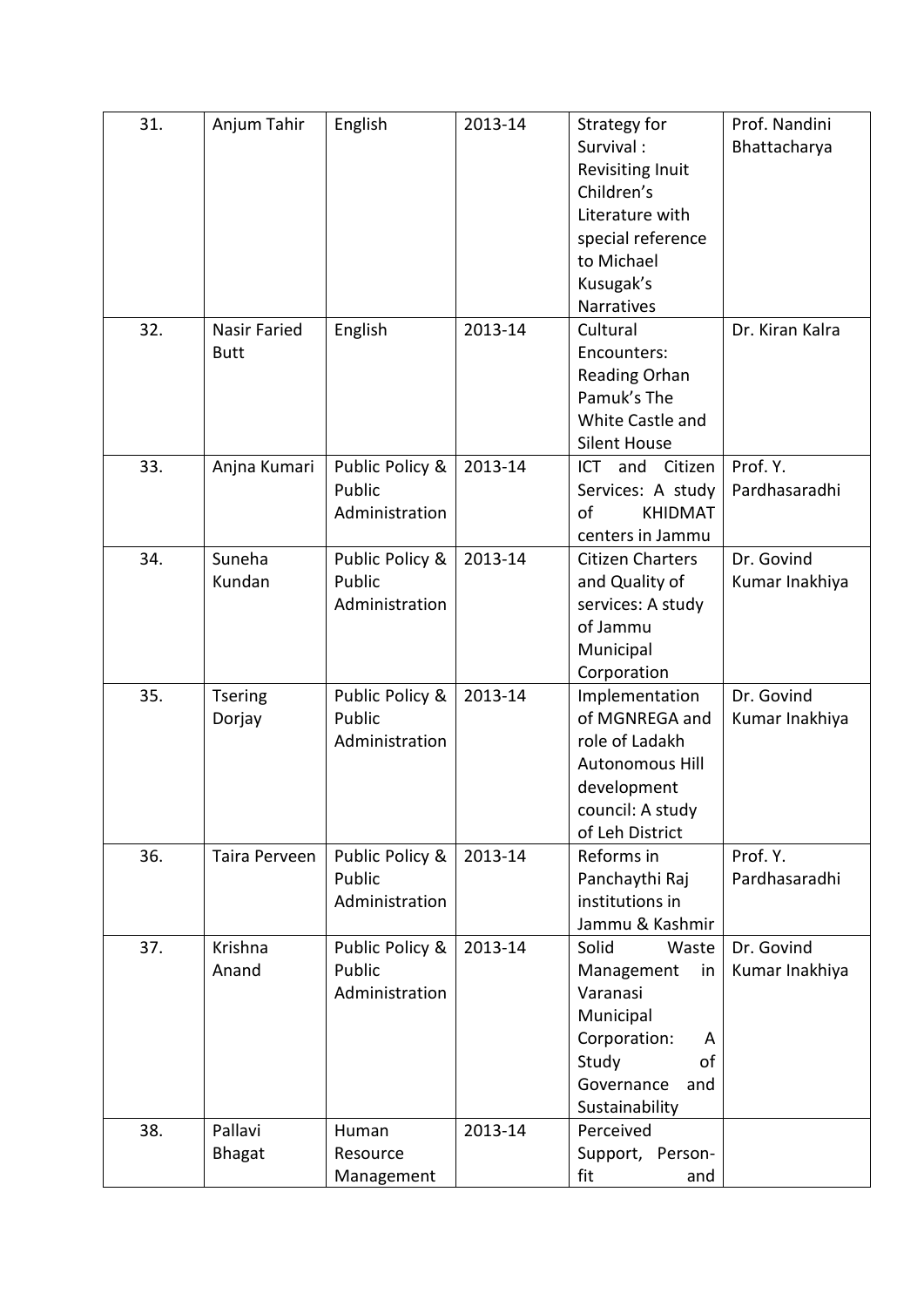|     |                    | & OB       |         | Organizational<br>Justice: A study of |                  |
|-----|--------------------|------------|---------|---------------------------------------|------------------|
|     |                    |            |         | employee<br>in                        |                  |
|     |                    |            |         | engagement<br>Telecom                 |                  |
|     |                    |            |         | sector(Jammu)                         |                  |
| 39. | Javeed             | Human      | 2013-14 | Mid-Life, Carrer                      | Prof. Ashok      |
|     | <b>Ahmad Teeli</b> | Resource   |         | <b>Transition and</b>                 | Aima(Supervisor) |
|     |                    | Management |         | Organisational                        | Dr. Shahid       |
|     |                    | & OB       |         | Commitment: An                        | Mushtaq(Co-      |
|     |                    |            |         | empirical study of                    | Supervisor)      |
|     |                    |            |         | executives in                         |                  |
|     |                    |            |         | select banks in                       |                  |
|     |                    |            |         | Jammu & Kashmir                       |                  |
| 40. | Vhatkar            | Human      | 2013-14 | Job Satisfaction &                    | Prof. Ashok      |
|     | Sushil Kumar       | Resource   |         | Organisational                        | Aima(Supervisor) |
|     |                    | Management |         | Commitment: An                        | Dr. Jaya         |
|     |                    | & OB       |         | empirical study of                    | Bhasin(Co-       |
|     |                    |            |         | executives from                       | Supervisor)      |
|     |                    |            |         | select banks in<br>Jammu & Kashmir    |                  |
| 41. | Sheeraz            | Human      | 2013-14 | Ethnocentrism                         | Prof. Ashok      |
|     | Ahmad              | Resource   |         | and National                          | Aima(Supervisor) |
|     | Tantray            | Management |         | Identity in                           |                  |
|     |                    | & OB       |         | Consumer                              |                  |
|     |                    |            |         | Behaviour: An                         |                  |
|     |                    |            |         | impact study of                       |                  |
|     |                    |            |         | select electronic                     |                  |
|     |                    |            |         | products in J&K                       |                  |
|     |                    |            |         | state                                 |                  |
| 42. | Gunjeet            | Education  | 2013-14 | Evaluative<br>An                      | Dr. Parmod       |
|     | Mahiwal            |            |         | Study of Rashtriya                    | Kumar            |
|     |                    |            |         | Madhyamik                             |                  |
|     |                    |            |         | Shiksha<br>Abhiyan                    |                  |
|     |                    |            |         | in Jammu Division                     |                  |
| 43. | Shivani<br>Sharma  | Education  | 2013-14 | Impact of<br>Collaborative            | Dr. J.N. Baliya  |
|     |                    |            |         | learning                              |                  |
|     |                    |            |         | strategies on self-                   |                  |
|     |                    |            |         | actualization and                     |                  |
|     |                    |            |         | social maturity of                    |                  |
|     |                    |            |         | secondary school                      |                  |
|     |                    |            |         | students: An                          |                  |
|     |                    |            |         | Experimental                          |                  |
|     |                    |            |         | study                                 |                  |
| 44. | Jyoti Bala         | Education  | 2013-14 | Emotional                             | Dr. Ritu Bakshi  |
|     |                    |            |         | Intelligence and                      |                  |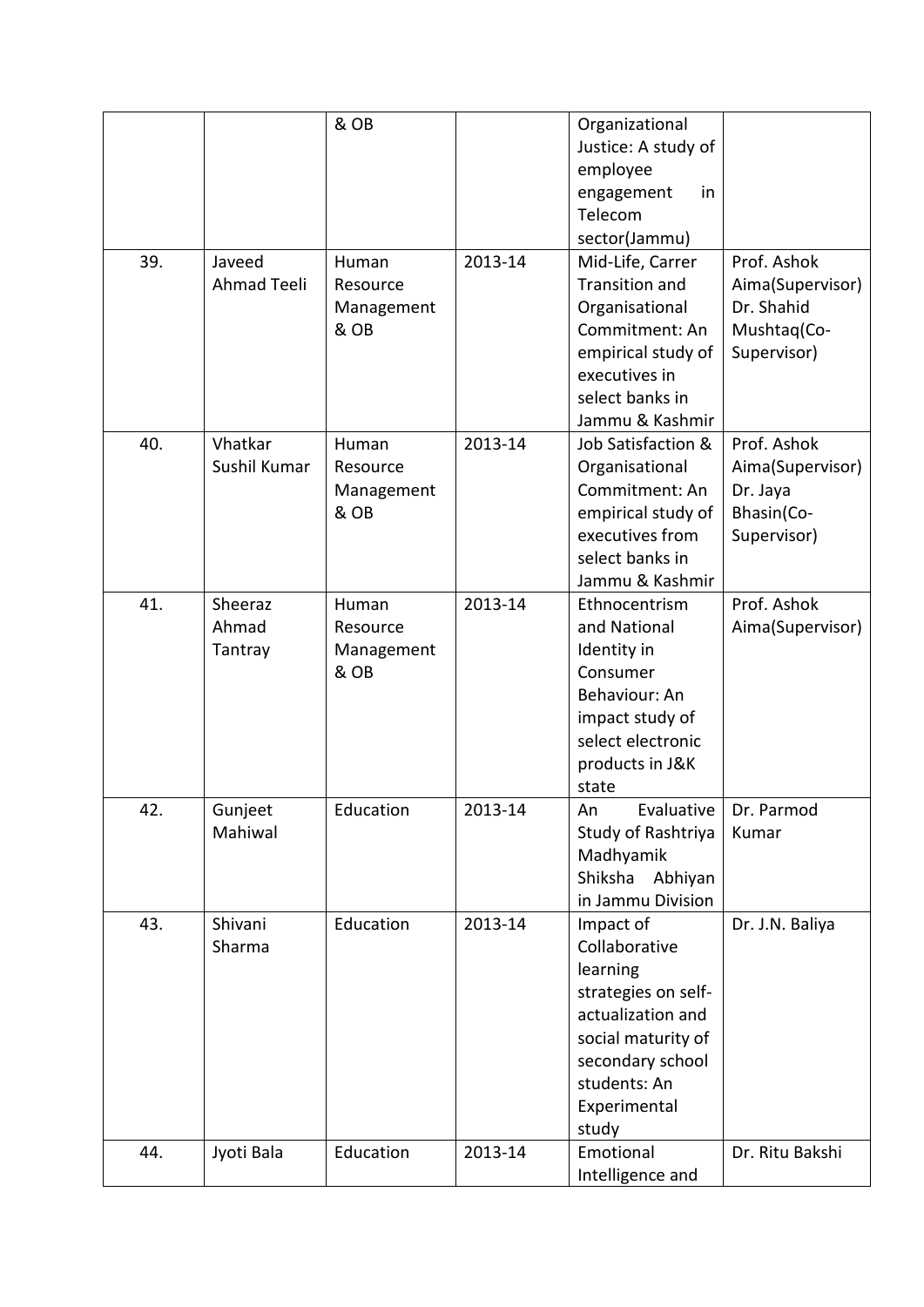|     |             |                |         | Adjustment of            |                 |
|-----|-------------|----------------|---------|--------------------------|-----------------|
|     |             |                |         | secondary school         |                 |
|     |             |                |         | students in              |                 |
|     |             |                |         | relation to their        |                 |
|     |             |                |         | academic                 |                 |
|     |             |                |         | achievement and          |                 |
|     |             |                |         | gender                   |                 |
| 45. | Anshumali   | Education      | 2013-14 | <b>Creative Thinking</b> | Dr. Parmod      |
|     |             |                |         | among secondary          | Kumar           |
|     |             |                |         | school students in       |                 |
|     |             |                |         | relation to their        |                 |
|     |             |                |         | socio-                   |                 |
|     |             |                |         | demographic              |                 |
|     |             |                |         | variables and            |                 |
|     |             |                |         |                          |                 |
|     |             |                |         | academic                 |                 |
|     |             |                |         | achievement              |                 |
| 46. | Ranjan      | National       | 2013-14 | Role of<br>Jammu         | Dr.<br>J.       |
|     | Sharma      | Security       |         | Kashmir<br>and           | Jeganaathan     |
|     |             | <b>Studies</b> |         | Police in Counter-       |                 |
|     |             |                |         | Militancy                |                 |
|     |             |                |         | operations<br>in         |                 |
|     |             |                |         | Jammu<br>Division,       |                 |
|     |             |                |         | 1994-2004                |                 |
| 47. | Rohit Verma | Mathematics    | 2013-14 | Minimal<br>Graded        | Pavinder<br>Dr. |
|     |             |                |         | <b>Free Resolutions</b>  | Singh           |
| 48. | Kumari Roma | Education      | 2014-15 | Parental                 | Prof. Lokesh K. |
|     |             |                |         | encouragement            | Verma           |
|     |             |                |         | educational<br>and       |                 |
|     |             |                |         | aspiration<br>of         |                 |
|     |             |                |         | adolescents<br>in.       |                 |
|     |             |                |         | relation to their        |                 |
|     |             |                |         | socio-economic           |                 |
|     |             |                |         | gender<br>status,        |                 |
|     |             |                |         | academic<br>and          |                 |
|     |             |                |         | achievement              |                 |
| 49. | Rafiq Ahmad | Education      | 2014-15 | Computer Phobia          | Prof. Lokesh K. |
|     | Kumar       |                |         | and Self-                | Verma           |
|     |             |                |         | efficiency among         |                 |
|     |             |                |         | <b>Higher Secondary</b>  |                 |
|     |             |                |         | School teachers          |                 |
|     |             |                |         | in Jammu region          |                 |
| 50. | Eisha Verma | Education      | 2014-15 | Social Intelligence      | Dr. Ritu Bakshi |
|     |             |                |         | and home                 |                 |
|     |             |                |         | environment of           |                 |
|     |             |                |         | college students         |                 |
|     |             |                |         | in relation to           |                 |
|     |             |                |         | their academic           |                 |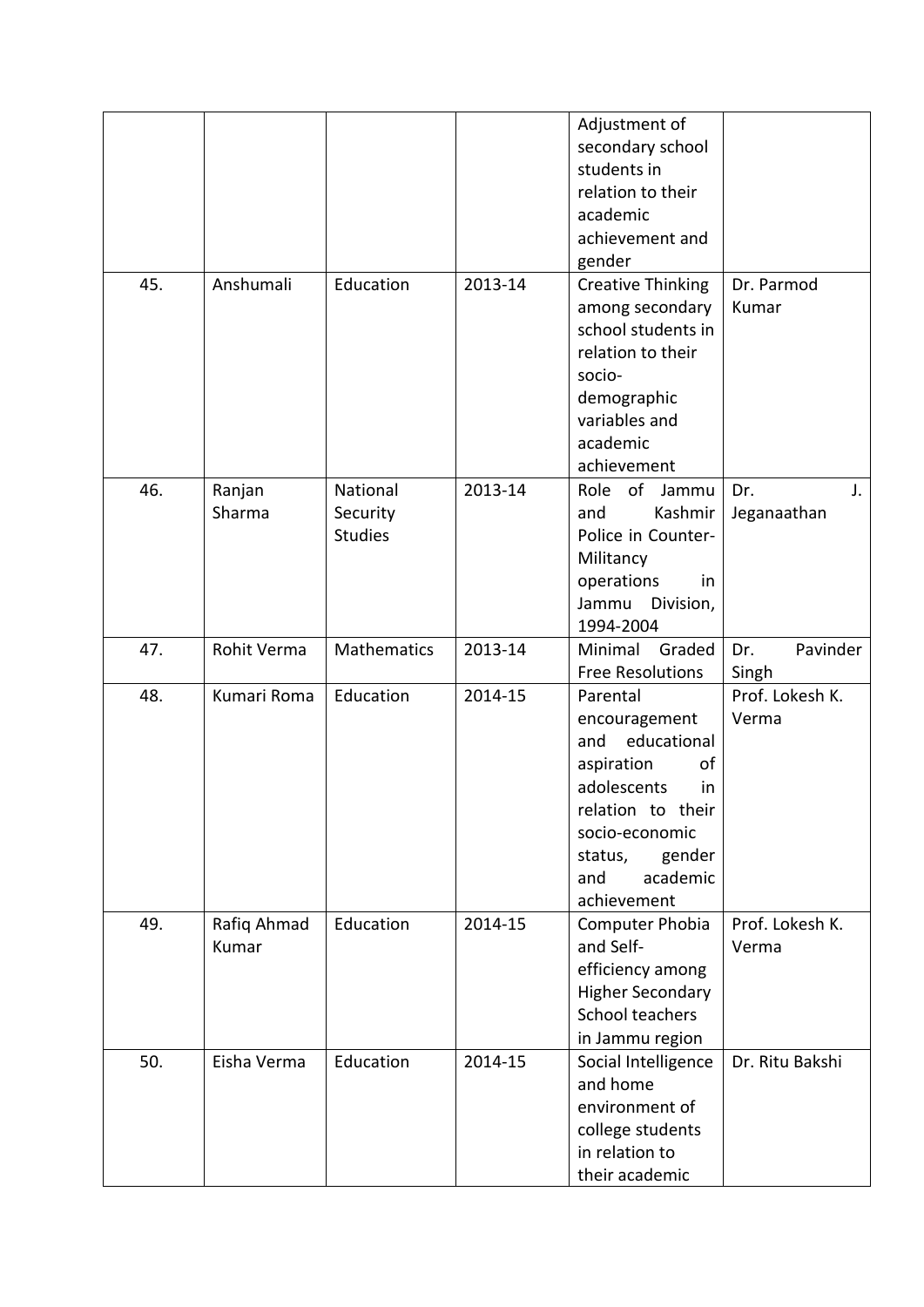|     |             |           |         | achievement and          |                 |
|-----|-------------|-----------|---------|--------------------------|-----------------|
|     |             |           |         | other socio-             |                 |
|     |             |           |         | demographic              |                 |
|     |             |           |         | variable                 |                 |
| 51. | Sukandhya   | Education | 2014-15 | Student                  | Dr. Parmod      |
|     | Kumari      |           |         | alienation and           | Kumar           |
|     |             |           |         | vocational               |                 |
|     |             |           |         | maturity among           |                 |
|     |             |           |         | college students         |                 |
|     |             |           |         | in relation to           |                 |
|     |             |           |         |                          |                 |
|     |             |           |         | their parental           |                 |
|     |             |           |         | behavior, Gender         |                 |
|     |             |           |         | and Academic             |                 |
|     |             |           |         | achievement              |                 |
| 52. | Neeraj      | Education | 2014-15 | <b>Career Aspiration</b> | Prof. Lokesh K. |
|     | Bargotra    |           |         | and learning style       | Verma           |
|     |             |           |         | of Higher                |                 |
|     |             |           |         | Secondary School         |                 |
|     |             |           |         | students in              |                 |
|     |             |           |         | relation to their        |                 |
|     |             |           |         | parental                 |                 |
|     |             |           |         | involvement and          |                 |
|     |             |           |         | socio-                   |                 |
|     |             |           |         | demographic              |                 |
|     |             |           |         | variable                 |                 |
| 53. | Ashok Kumar | Education | 2014-15 | Personality traits       | Dr. Ritu Bakshi |
|     |             |           |         | of tribal(Gaddi)         |                 |
|     |             |           |         | students studying        |                 |
|     |             |           |         | in Secondary             |                 |
|     |             |           |         | Schools in               |                 |
|     |             |           |         | relation to their        |                 |
|     |             |           |         | academic                 |                 |
|     |             |           |         | achievement and          |                 |
|     |             |           |         | other socio-             |                 |
|     |             |           |         | demographic              |                 |
|     |             |           |         | variables                |                 |
| 54. | Rafiq Ahmad | Education | 2014-15 | <b>Computer Phobia</b>   | Prof. Lokesh K. |
|     | Kumar       |           |         | and Self Efficacy        | Verma           |
|     |             |           |         | among Higher             |                 |
|     |             |           |         | Secondary School         |                 |
|     |             |           |         | teachers in              |                 |
|     |             |           |         | Jammu region             |                 |
| 55. | Eisha Verma | Education | 2014-15 | Social Intelligence      | Dr. Ritu Bakshi |
|     |             |           |         | and Home                 |                 |
|     |             |           |         | environment of           |                 |
|     |             |           |         | college students         |                 |
|     |             |           |         | in relation to           |                 |
|     |             |           |         |                          |                 |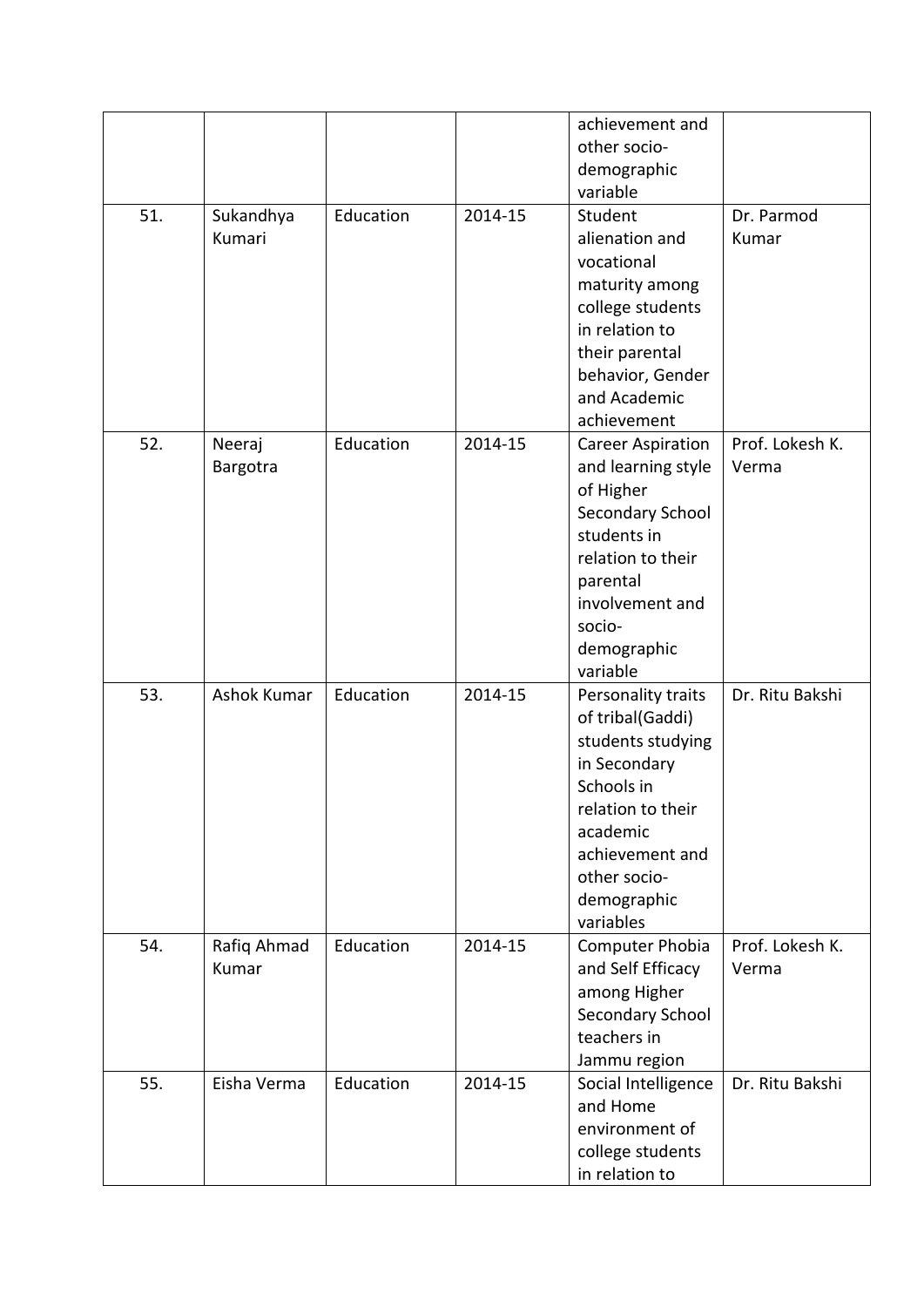|     |               |             |         | their academic                     |                 |
|-----|---------------|-------------|---------|------------------------------------|-----------------|
|     |               |             |         | achievement and                    |                 |
|     |               |             |         | other socio-                       |                 |
|     |               |             |         | demographic                        |                 |
|     |               |             |         | variables                          |                 |
| 56. | Neeraj        | Education   | 2014-15 | <b>Career Aspiration</b>           | Prof. Lokesh K. |
|     | Bargotra      |             |         | and learning style                 | Verma           |
|     |               |             |         | of Higher                          |                 |
|     |               |             |         | Secondary School                   |                 |
|     |               |             |         | students in                        |                 |
|     |               |             |         | relation to their                  |                 |
|     |               |             |         | parental                           |                 |
|     |               |             |         | involvement and                    |                 |
|     |               |             |         | socio-                             |                 |
|     |               |             |         | demographic                        |                 |
|     |               |             |         | variables                          |                 |
| 57. | Ritika        | English&    | 2014-15 | Representing                       | Dr. M.A.A.      |
|     | Pathania      | Comparative |         | Conflicts: Poetics                 | Farooq          |
|     |               | Literature  |         | Politics<br>and<br>of              |                 |
|     |               |             |         | War<br>Kargil<br>in                |                 |
|     |               |             |         | Pervez                             |                 |
|     |               |             |         | Musharraf's<br>$\ln$               |                 |
|     |               |             |         | the Line of Fire: A                |                 |
|     |               |             |         | Memoir;<br>V.P.                    |                 |
|     |               |             |         | Malik's<br>Kargil:                 |                 |
|     |               |             |         | From Surprise to<br>Victory<br>and |                 |
|     |               |             |         | Farhan<br>Akhtar's                 |                 |
|     |               |             |         | Lakshya                            |                 |
|     |               |             |         |                                    |                 |
| 58. | Tanishika     | English&    | 2014-15 | <b>Writing Food-</b>               | Dr. Kiran Kalra |
|     | <b>Bhagat</b> | Comparative |         | Cook Books and                     |                 |
|     |               | Literature  |         | The Nation                         |                 |
| 59. | Stanzin       | English&    | 2014-15 | <b>Politics of Travel</b>          | Dr. M.A.A.      |
|     | Stamdin       | Comparative |         | Narratives:                        | Farooq          |
|     |               | Literature  |         | Reading M.L.A                      |                 |
|     |               |             |         | Gompertz's Magic                   |                 |
|     |               |             |         | Ladakh, Andrew                     |                 |
|     |               |             |         | Harvey's A                         |                 |
|     |               |             |         | Journey In Ladakh                  |                 |
|     |               |             |         | and Romesh                         |                 |
|     |               |             |         | Bhattacharji's                     |                 |
|     |               |             |         | Ladakh Changing,                   |                 |
|     |               |             |         | Yet Unchanged                      |                 |
| 60. | Simpy Bala    | English&    | 2014-15 | Narrative of                       | Dr. M.A.A.      |
|     | Sabarwal      | Comparative |         | Relationships:                     | Farooq          |
|     |               | Literature  |         | <b>Reading Amitav</b>              |                 |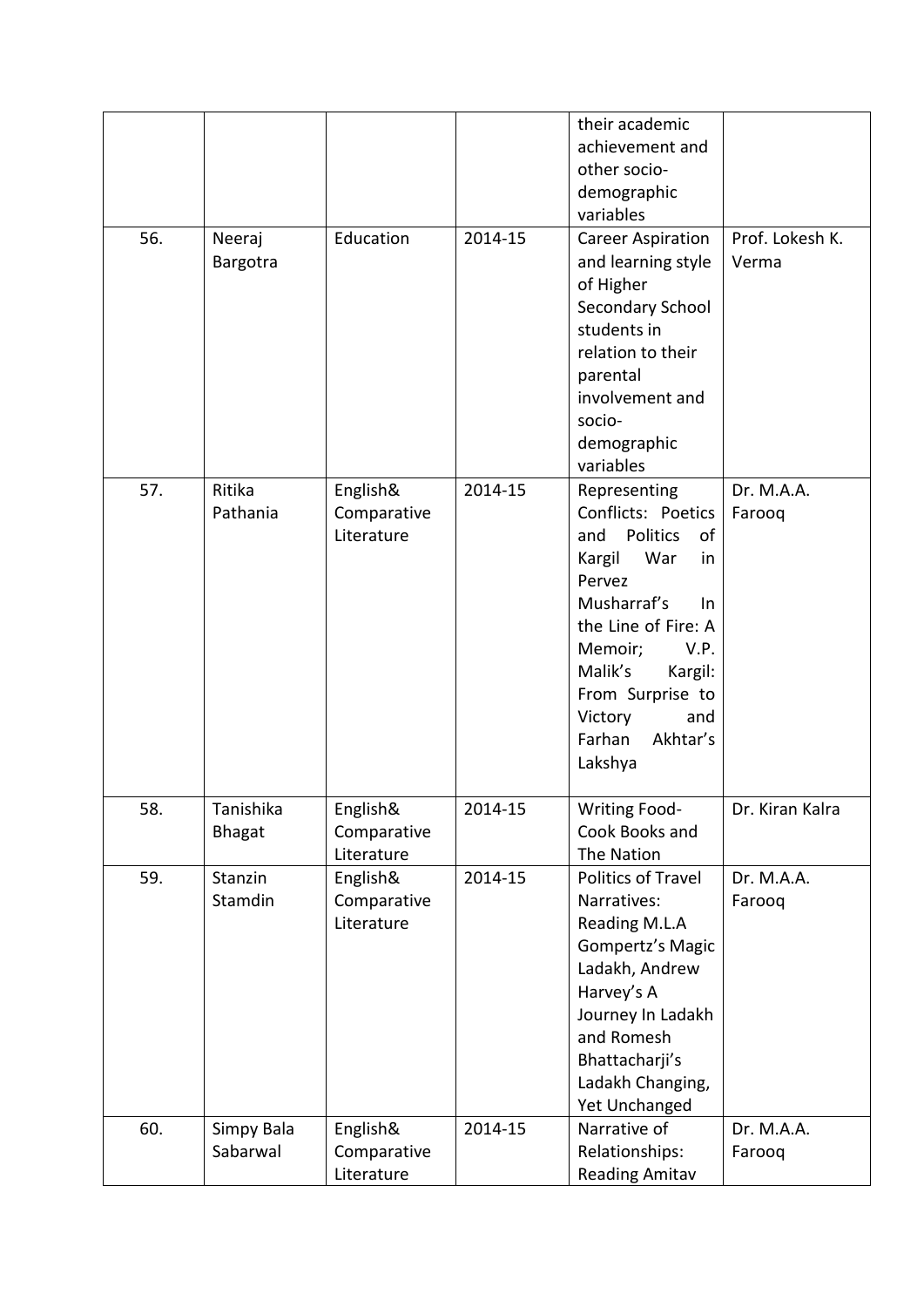|     |                              |                                       |         | Ghosh's Ibis<br>Trilogy                                                                                                                                                      |                                |
|-----|------------------------------|---------------------------------------|---------|------------------------------------------------------------------------------------------------------------------------------------------------------------------------------|--------------------------------|
| 61. | Deepanjali<br>Sharma         | English&<br>Comparative<br>Literature | 2014-15 | Revisiting<br>Nonsense and<br>Wonderland:<br>Hindi Language<br>Reception of<br>'Alice' in India                                                                              | Dr. Kiran Kalra                |
| 62. | Jamiel<br>Ahmad              | English&<br>Comparative<br>Literature | 2014-15 | <b>Exploring The Half</b><br>Mother,<br><b>Curfewed Night</b><br>and Haider: A<br>Biopolitical<br>Reading                                                                    | Prof.<br>Deepsheekha<br>Kotwal |
| 63. | Sumanpreet<br>Kour           | Economics                             | 2014-15 | Impact of Janani<br>Suraksha Yojana<br>(JSY) on Maternal<br><b>Health Services: A</b><br>Case<br>Study<br>οf<br><b>Slum</b><br>Areas<br>of<br>District Kathua.               | Prof. R.L. Bhat                |
| 64. | Waseem<br>Hassan Khan        | Economics                             | 2014-15 | Impact of Artisan<br>Credit Card (ACC)<br>Scheme<br>on<br>Earnings<br>οf<br>Carpet Weavers:<br>A Case Study of<br>Slum<br>Areas<br>of<br>District Srinagar.                  | Prof. R.L. Bhat                |
| 65. | Khurshid<br>Ahmed<br>Rather  | Economics                             | 2014-15 | Impact of Conflict   Prof. R.L. Bhat<br>on the Tourism<br>Sector of J&K: A<br>Case<br>Study<br>of<br>Division Kashmir.                                                       |                                |
| 66. | <b>Shahid Hamid</b><br>Raina | Economics                             | 2014-15 | Evaluation of<br>Quality of<br>Healthcare<br>Services provided<br>by Private<br><b>Hospitals from</b><br>the Perspective of<br>Patients: A Study<br>of District<br>Srinagar. | Prof. R.L. Bhat                |
| 67. | Mansoor<br>Ahmed             | Economics                             | 2014-15 | Technology<br>Mission and the                                                                                                                                                | Prof. R.L. Bhat                |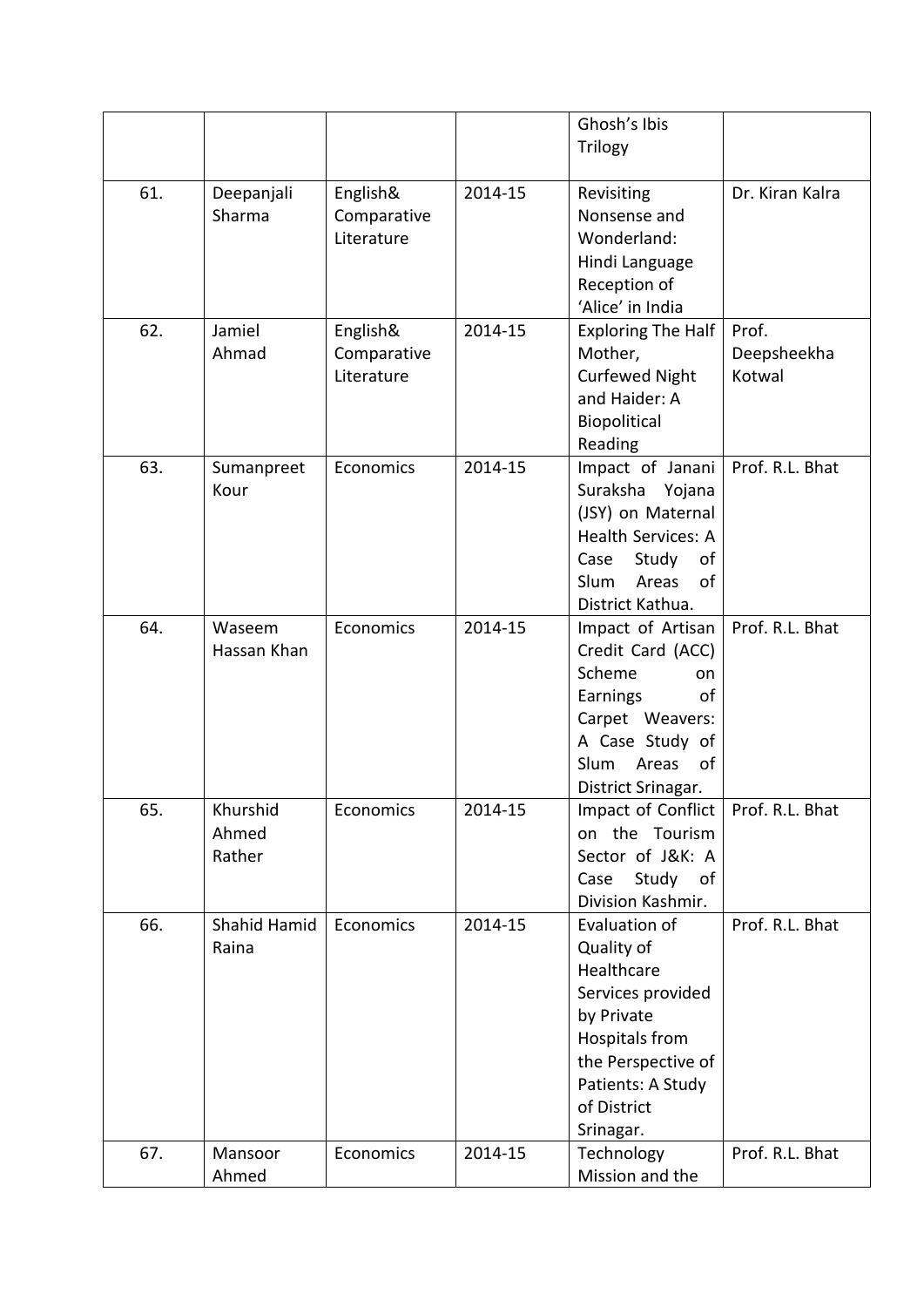|     |                  |                                             |         | Perception of<br><b>Fruit Growers</b><br>towards<br>Horticulure in<br>Jammu and<br>Kashmir: A Study<br>of District<br>Shopian.                      |                                                            |
|-----|------------------|---------------------------------------------|---------|-----------------------------------------------------------------------------------------------------------------------------------------------------|------------------------------------------------------------|
| 68. | Pravin Kumar     | Public Policy &<br>Public<br>Administration | 2014-15 | Public<br>Private<br>Partnerships<br>in<br>Health Sector: A<br>Study<br>Case<br>of<br>Patna in Bihar                                                | Govind<br>Dr.<br>Kumar Inakhiya                            |
| 69. | Sonam<br>Sharma  | Public Policy &<br>Public<br>Administration | 2014-15 | <b>Disaster</b><br>Preparedness in<br>J&K: A case study<br>of 2014 floods in<br>Jammu region                                                        | Rouchi<br>Dr.<br>Chaudhary                                 |
| 70. | Ratnesh<br>Singh | Public Policy &<br>Public<br>Administration | 2014-15 | Rural<br>Urban<br>migration<br>in<br>Gorakhpur<br>district<br>in<br>UttarPradesh:<br>A<br>Study from Public<br><b>Policy Perspective</b>            | Rouchi<br>Dr.<br>Chaudhary                                 |
| 71. | Hakim Singh      | Public Policy &<br>Public<br>Administration | 2014-15 | Implementation<br>of<br>Poverty<br>alleviation<br>programmes:<br>A<br>study<br>of<br>case<br><b>MGNREGA</b><br>in<br>Kishtwar<br>district<br>of J&K | Dr.<br>Rouchi<br>Chaudhary                                 |
| 72. | Bharti Sujan     | Human<br>Resource<br>Management<br>& OB     | 2014-15 | Potential<br>Appraisal<br>and<br>Succession<br>Planning:<br>An<br>empirical study of<br>Kotak Mahindra<br>bank in Haryana                           | <b>Bhasin</b><br>Dr. Jaya<br>&<br>Dr.<br>Shahid<br>Mushtaq |
| 73. | Manvi Gupta      | Human<br>Resource<br>Management<br>& OB     | 2014-15 | Spiritual<br>Intelligence<br>among<br>college<br>students-A study<br>of<br>select<br>institutions from<br>Jammu city                                | Dr. Jaya Bhasin                                            |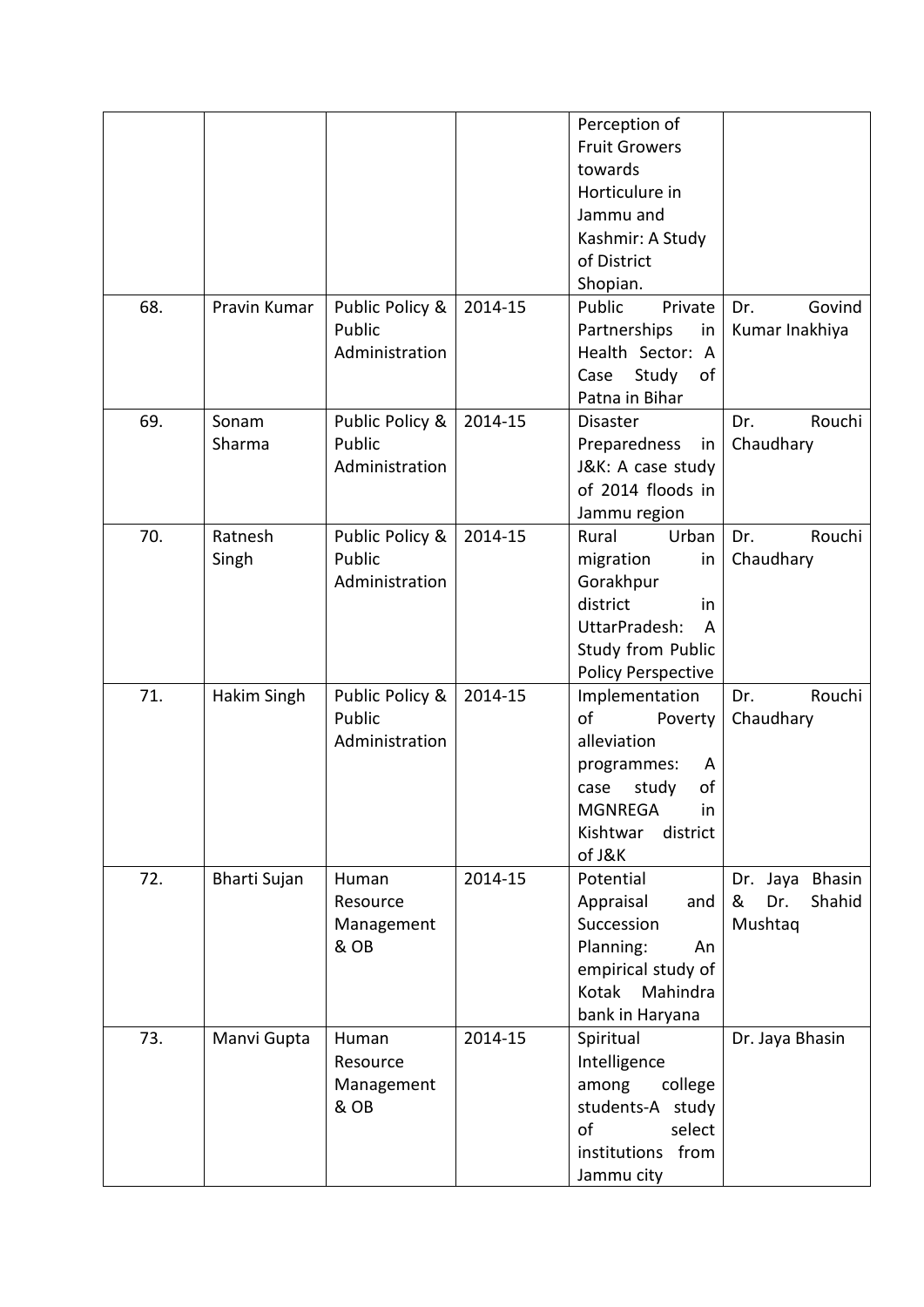| 74. | Minakshi       | Human           | 2014-15 | Retention                              | Prof. Ashok Aima  |
|-----|----------------|-----------------|---------|----------------------------------------|-------------------|
|     | Rana           | Resource        |         | strategies<br>and                      |                   |
|     |                | Management      |         | turnover                               |                   |
|     |                | & OB            |         | intentions:<br>A                       |                   |
|     |                |                 |         | Study of Nursing                       |                   |
|     |                |                 |         | staff<br>in<br>select                  |                   |
|     |                |                 |         | hospitals<br>οf                        |                   |
|     |                |                 |         | <b>Himachal Pradesh</b>                |                   |
| 75. | Neeraj         | Human           | 2014-15 | Impact of                              | Dr. Neelika Arora |
|     | Dhiman         | Resource        |         | Psychological                          |                   |
|     |                | Management      |         | capital on                             |                   |
|     |                | & OB            |         | turnover                               |                   |
|     |                |                 |         | intentions-A                           |                   |
|     |                |                 |         | study among                            |                   |
|     |                |                 |         | health                                 |                   |
|     |                |                 |         | professionals                          |                   |
| 76. | Surekha        | Human           | 2014-15 | <b>Cross Cultural</b>                  | Prof. Ashok Aima  |
|     | Phakwrya       | Resource        |         | Interventions: A                       |                   |
|     |                | Management      |         | Study of work                          |                   |
|     |                | & OB            |         | commitment                             |                   |
|     |                |                 |         | among Combined                         |                   |
|     |                |                 |         | <b>Defense Services</b>                |                   |
|     |                |                 |         | Personnel                              |                   |
| 77. | Parul Jasrotia | &<br>Tourism    | 2014-15 | Spiritual Tourism-                     | Dr. Bharti Gupta  |
|     |                | Travel          |         | Rendezvous<br>A                        |                   |
|     |                | Management      |         | Self<br>with<br>in                     |                   |
|     |                |                 |         | context of Values'                     |                   |
|     |                |                 |         | Transformation of                      |                   |
|     |                |                 |         | International                          |                   |
| 78. | Pooja          | $\&$<br>Tourism | 2014-15 | tourists to India<br>Role of<br>Social | Dr.<br>Amit       |
|     | Choudhary      | Travel          |         | Networking                             | Gangotia          |
|     |                | Management      |         | Sites(SNS)<br>in                       |                   |
|     |                |                 |         | Travel                                 |                   |
|     |                |                 |         | Information                            |                   |
|     |                |                 |         | Search<br>A                            |                   |
|     |                |                 |         | Perspective<br>of                      |                   |
|     |                |                 |         | Travel<br>Decision                     |                   |
|     |                |                 |         | Making Style of                        |                   |
|     |                |                 |         | <b>Generation Y</b>                    |                   |
| 79. | Shah Nawaz     | &<br>Tourism    | 2014-15 | Heritage Tourism:                      | Prof. Deepak Raj  |
|     |                | Travel          |         | A Case Study of                        | Gupta             |
|     |                | Management      |         | <b>Mughal Road</b>                     |                   |
| 80. | Swati          | Tourism<br>&    | 2014-15 | Peace through                          | Dr. Bharti Gupta  |
|     | Samnotra       | Travel          |         | Tourism: An                            |                   |
|     |                | Management      |         | Approach to                            |                   |
|     |                |                 |         | <b>Bridge Gaps by</b>                  |                   |